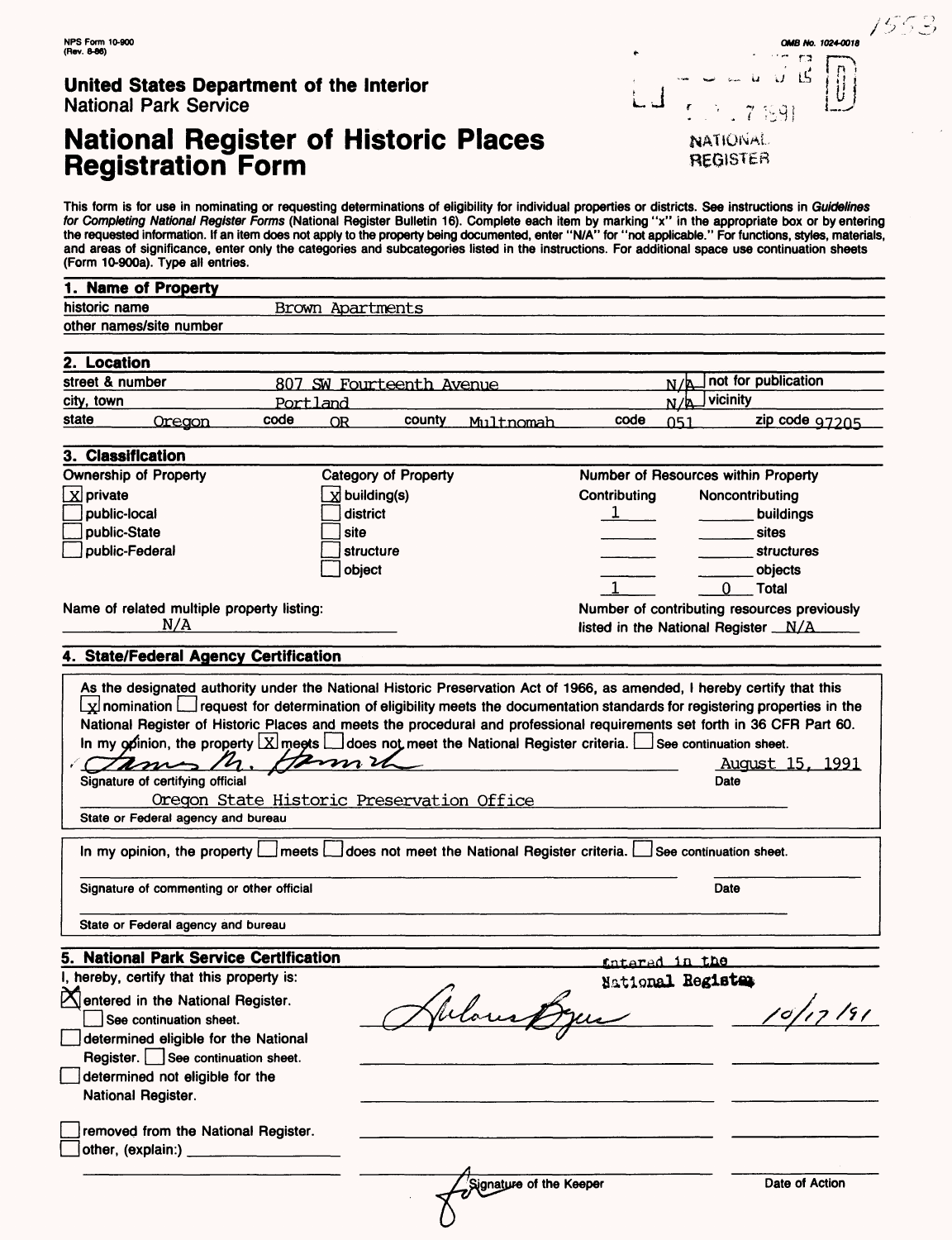| <b>6. Function or Use</b>                                                              |                                                                                          |                                                |  |  |
|----------------------------------------------------------------------------------------|------------------------------------------------------------------------------------------|------------------------------------------------|--|--|
| Historic Functions (enter categories from instructions)<br>Domestic: multiple dwelling | Current Functions (enter categories from instructions)<br>multiple dwelling<br>Domestic: |                                                |  |  |
|                                                                                        |                                                                                          |                                                |  |  |
|                                                                                        |                                                                                          |                                                |  |  |
| 7. Description                                                                         |                                                                                          |                                                |  |  |
| <b>Architectural Classification</b><br>(enter categories from instructions)            |                                                                                          | Materials (enter categories from instructions) |  |  |
|                                                                                        | foundation                                                                               | concrete                                       |  |  |
| Late 19th and 20th Century Revivals:                                                   | walls                                                                                    | brick                                          |  |  |
| Beaux Arts Classicism (American                                                        |                                                                                          |                                                |  |  |
| Renaissance); Colonial Revival (Adamesque)                                             | roof                                                                                     | rolled tar paper                               |  |  |
|                                                                                        | other                                                                                    | cast stone                                     |  |  |
|                                                                                        |                                                                                          |                                                |  |  |
|                                                                                        |                                                                                          |                                                |  |  |
| Describe present and historic physical appearance.                                     |                                                                                          |                                                |  |  |

 $\ddot{\phantom{a}}$ 

 $\bar{1}$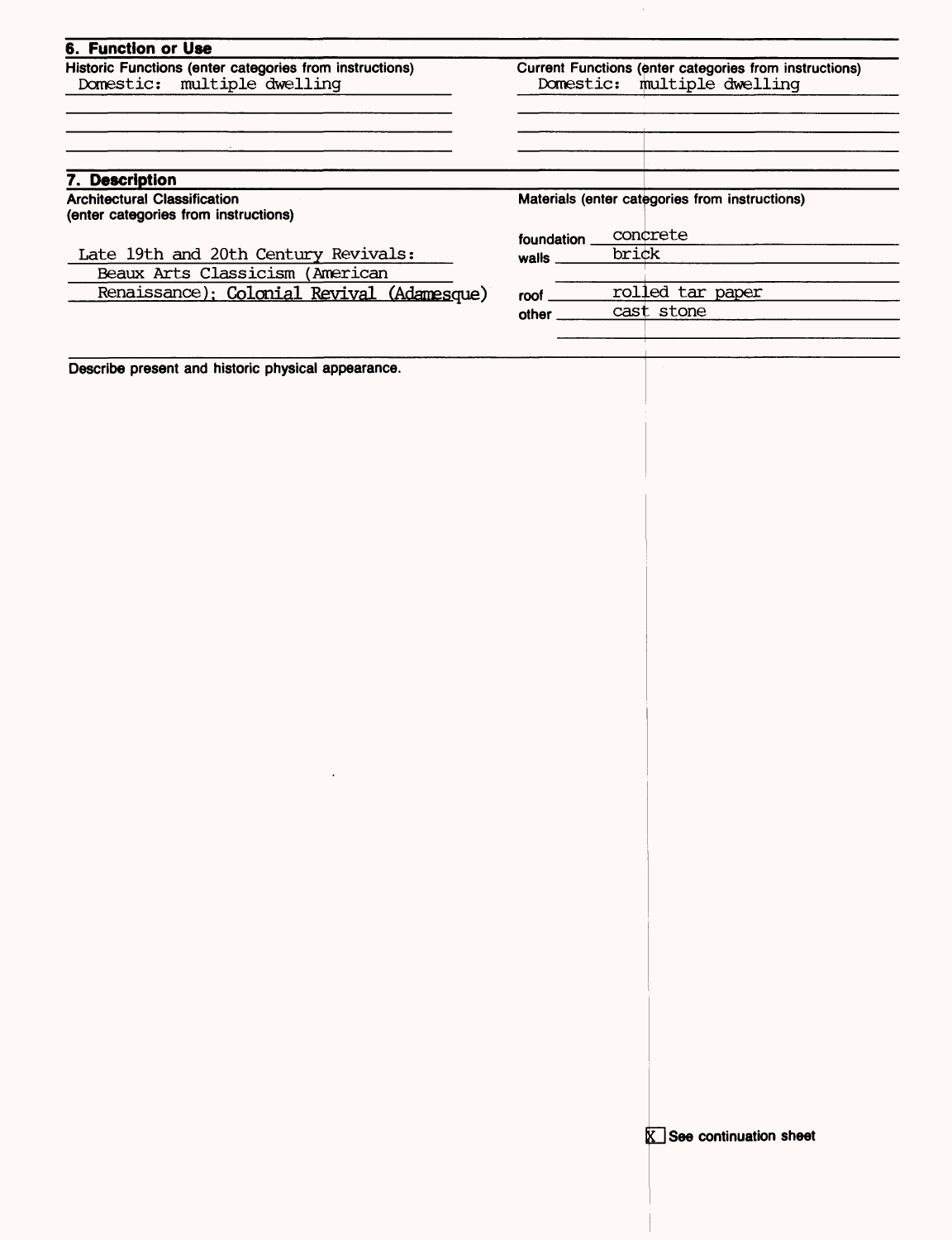## **National Register of Historic Places Continuation Sheet**

Section number  $\frac{7}{2}$  Page  $\frac{1}{2}$ 

The Brown Apartments, designed by the firm of Claussen and Claussen, were constructed in 1915. They are an excellent example of the American Renaissance style within the body of the firm's work. The Brown Apartments are in good condition, both on the exterior and on the interior. The exterior facades are of a dark reddish brown brick, contrasted by the light cream color cast stone and wooden decorative elements. The interior of the building is elegantly detailed with marble wainscotting, tile floors^ and classical plaster motifs, seen in the entrance hall. There are original light fixtures, unpainted stairwells with simple square balusters and pilasters in the common areas. Murphy beds, and built-in dressers are all intact within the individual apartments.

#### **SETTING**

The Brown Apartments are located at 807 SW 14th Avenue, in the Southwest Neighborhood of Downtown Portland. The building is on the northeast corner of S.W. 14th Avenue and S.W. Taylor, with its entrance facing east onto S.W. 14th Avenue. The building is situated on Lots 1 and 2 of Block 309, Portland Addition, T.1N., R.1E., Section 33 of Multnomah County.

### **PLAN**

The Brown Apartments are four stories high with a daylight basement, and has a total of 66 living units. Its footprint is U-shaped, the outside dimmensions measuring 95' x 95'. The building is a highly visible landmark in the neighborhood. The front entrance is recessed, with a central courtyard that faces the front of the building. The roof is flat and therefore is not visible from the street. External walls of the apartment building are constructed of brick, while the interior walls are wood frame, lathe and plaster.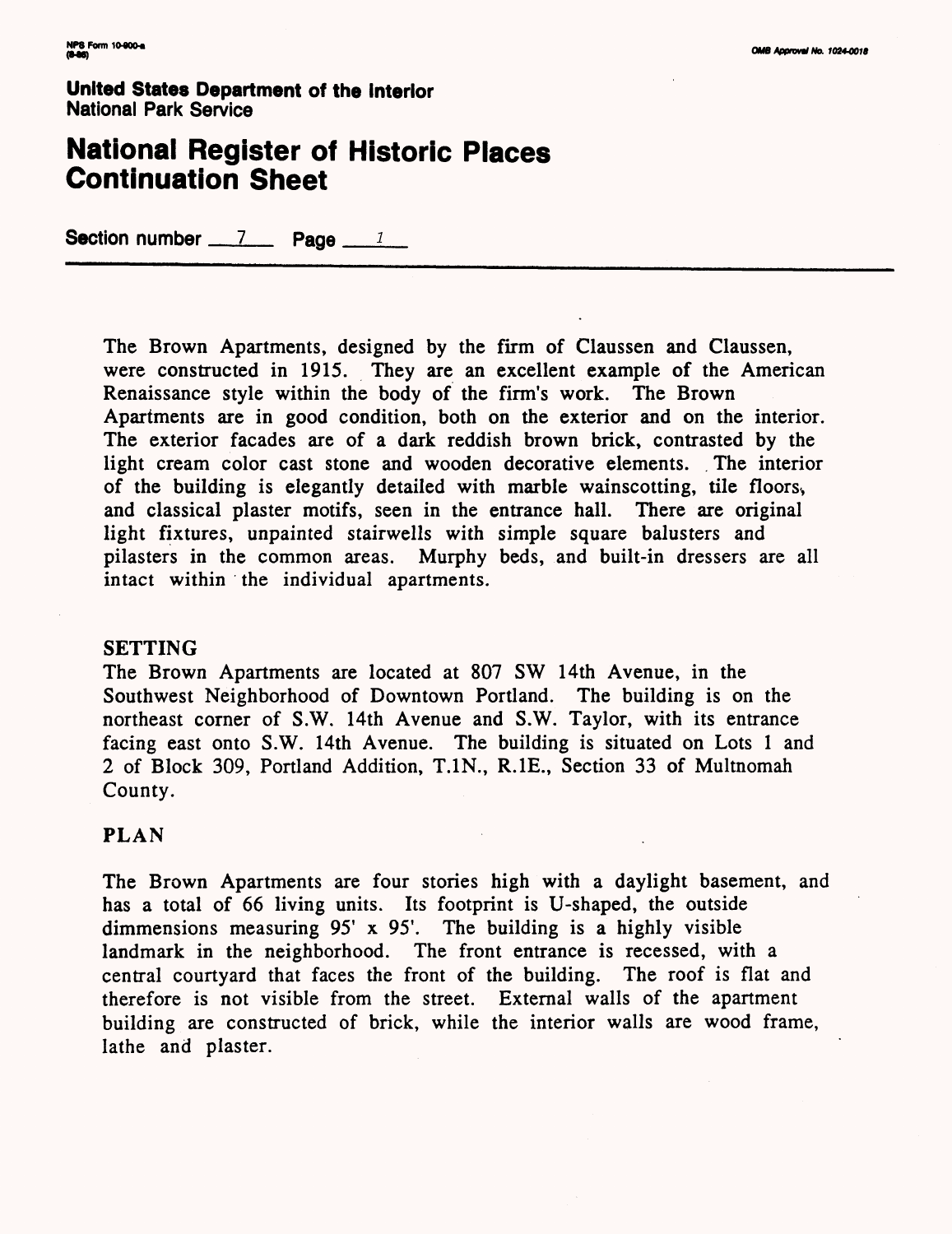## **National Register of Historic Places Continuation Sheet**

Section number 7 Page 2

#### **EXTERIOR**

The Brown Apartments represent a fine example of the American Renaissance style, and are in excellent condition. The two facades that face the street (north and the east) and the central courtyard of the apartment are abundant with architectural detail. The south and west facades that are directed to the interior of the block are fashioned with more simplicity.

The primary facades present a strong contrasting pattern between the dark reddish brown brick and the light cream color of other decorative and structural elements, such as the concrete basement, window frames, and the oriel windows with classical detailing. The oriel windows are arranged in vertical stacks on the second, third and fourth floors. Two wooden belt courses and a cornice provide strong, light colored horizontal lines on the north and east facades.

#### EAST (MAIN) FACADE

The two wings of the U-shaped apartment appear massive and project to the sidewalk edge. The courtyard entrance to the Brown Apartments, centrally located between the wings, is 15 feet wide and 50 feet deep.

Four vertical stacks of tripartite oriel windows using single-pane, doublehung sashes dominate the east facade. They are placed at each corner of the two wings. The window framing extends as a continuous vertical element from the second to the fourth floor. Decorating the windows on each of these three floors, above the sashes, is an entablature including cast stone friezes having a garland design, and a row of dentils beneath capital molding. The top oriel window is capped by a bracketed cornice that projects about 2 feet outward from the facade.

A wooden belt course is placed at the base of the second story and another one is located 2 feet below the cornice. These two courses, the cornice, and the contrasting color of the basement provide the primary horizontal decorative elements to this facade.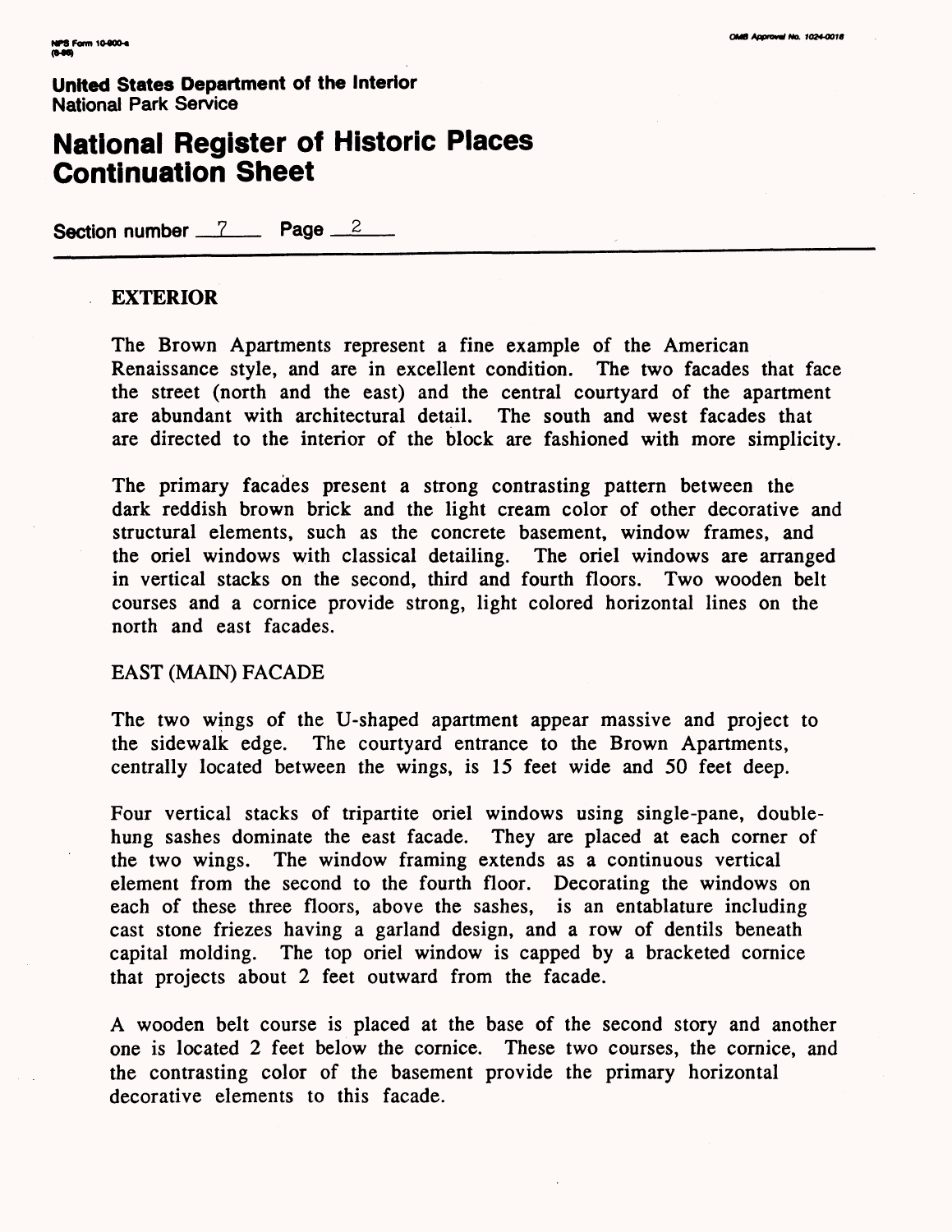## **National Register of Historic Places Continuation Sheet**

Section number 7 Page 3

Sets of two double-hung windows, with wooden surrounds, are located between the oriel windows on each wing. These pairs of windows have cast stone keystones and corner voussoirs that are cream-colored and match the oriel windows.

The first floor and the basement have no projecting fenestration and instead have rows of double-hung windows, six on the front of each wing. The basement windows are of similar size and alignment as those on the first floor.

The concrete basement facade and that of the first floor are lined with horizontal, indented courses every 2 feet up the wall forming a simple but effective pattern. This horizontal banding is repeated in the brickwork of the second through fourth floor in vertical columns at the corners, like quoins, and also flanking the oriel windows. The brick coursing on the building face is common bond, with rowlock coursing on the decorative horizontal bands.

At the courtyard entrance, two steps lead from the street sidewalk to an elevated concrete courtyard. The steps are flanked by two cast-iron lamp posts and some decorative wrought iron railing. The lamp posts appear to be original while the wrought iron is probably more recent.

A concrete stairway, again flanked by matching lamp posts and decorative iron railing, leads 20 feet up to the elliptically-crowned portal. Double doors each have a single glass panel which is reported to have replaced a leaded glass pattern. The transom above the doors has a beautiful leaded glass pattern of ellipses and half-ellipses. The entrance is surrounded by molding and flanked by squared pilasters. The name "Brown" is prominently placed above the doorway on a built-in plaque. The lack of capital molding above the portal indicates that an original decorative element may be missing.

The windows of the second and third floors that face into the courtyard are decorated with cast stone keystones and corner voussoirs. Most of the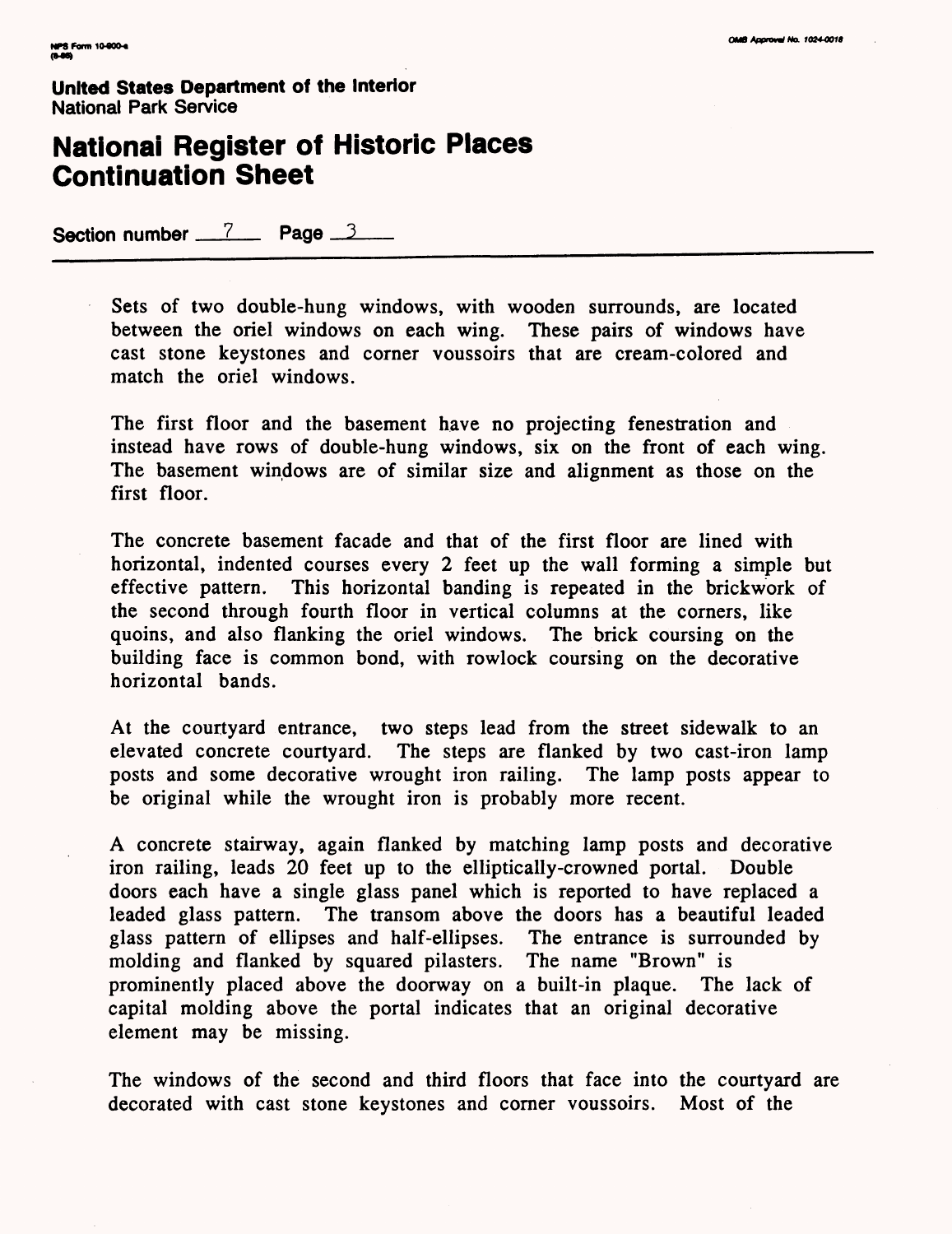# **National Register of Historic Places Continuation Sheet**

Section number 7 Page  $4$ 

windows in the courtyard are double-hung sash windows except the shorter windows near the front of the building, which are casement windows.

#### NORTH FACADE

This facade has the same decorative elements of the main facade, except that these elements are organized differently, with one less column of oriel windows (three total). At the left side towards the front of the building, there is a row of four double-hung windows and a fire escape. This is followed by oriel windows, a pair of regular windows, another column of oriel windows, a pair of regular windows, and the final column of oriel windows at the right (rear) corner of the facade. The basement and first floor have a long row of 14 double-hung windows.

#### WEST FACADE

The west facade is almost completely obscured by an adjacent building. The facade is entirely of brick with few decorative features. Three columns of oriel windows (composed of brick) provide the apartments in the rear of the building with similar interior layouts to those facing east or north. All of the windows on the west facade are framed in brick with segmental arches.

#### SOUTH FACADE

The south facade is the simplest on the building, with no bays or other detailing other than a small light well (near the rear of the building), windows, and a fire escape. The four floors each have a row of ten windows, framed in brick with segmental arches. (Two additional windows are located in the light well, facing east and west). All of the windows are single-pane, double-hung sash except those nearest the front and the back, which are smaller casement windows. The basement windows have rectangular openings rather than having segmental arches.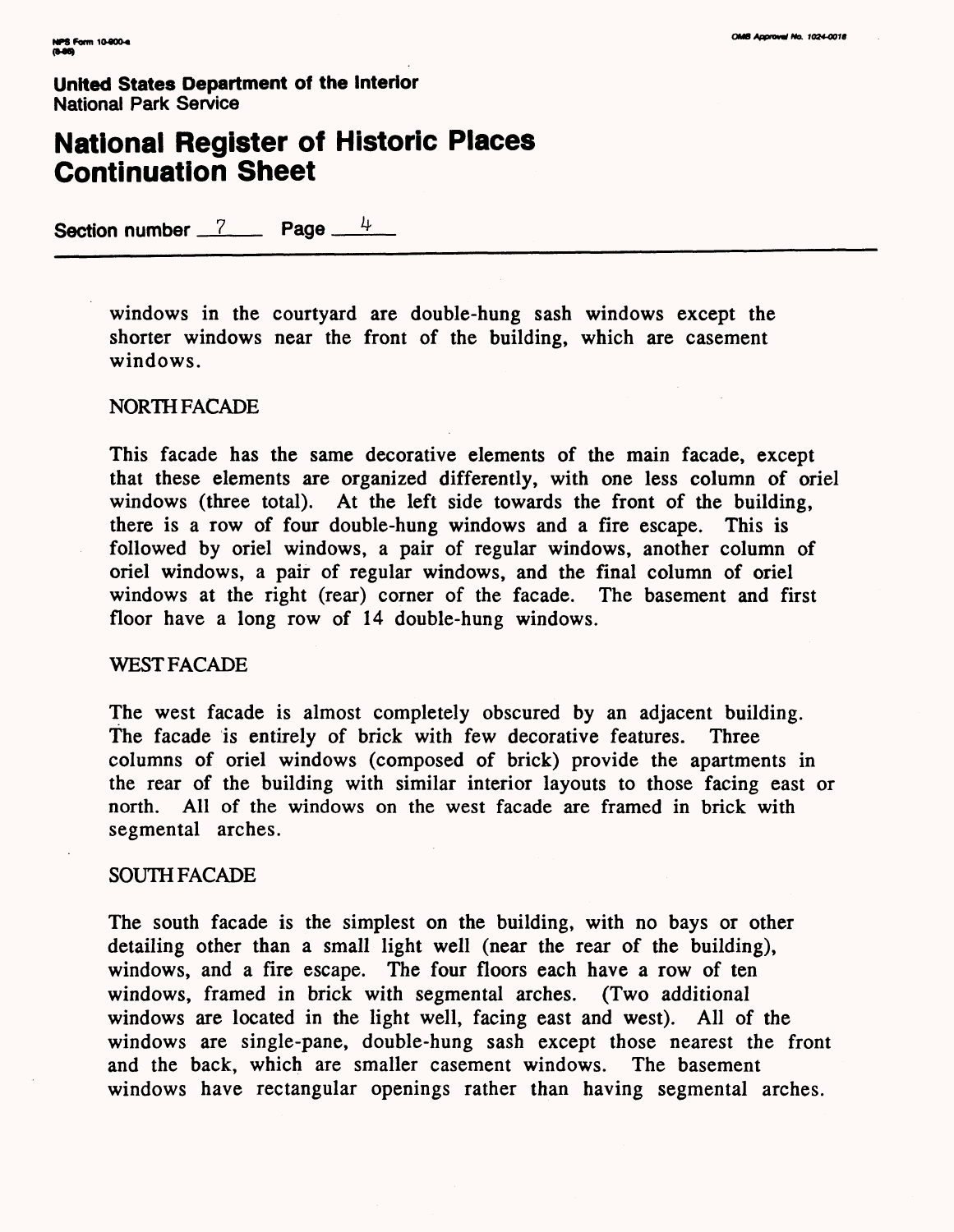## **National Register of Historic Places Continuation Sheet**

**Section number 7 Page 5** 

### **INTERIOR**

The plan of the interior of the Brown Apartments is as originally constructed. Of the 66 apartment units, sixteen are 1-bedroom units and All floors including the basement have three 1-bedroom apartments except the first floor, which has four of the 1-bedroom units. The original features of the lobby, halls and apartments are in excellent condition.

ENTRANCE AND OTHER COMMON SPACES

The entrance to the Brown Apartments is elegantly detailed and in good condition. There are two sets of doors separated by a small, vestibule room with a barrel-vaulted ceiling and light-grey marble facing six feet high on the walls. The room measures 6 feet wide by 71/2 feet deep. The ceiling is ribbed across the barrel vault with thick bands of plaster molding.

The second set of doors, which has a leaded glass transom that matches the outer door, opens to a larger entrance hall, or foyer, that is 12 feet wide -six feet wider than the first entrance room, to accommodate a formal waiting area. A multi-colored tile floor is continuous to both rooms. It is comprised of 3/4-inch square pieces, predominantly white, with light blue bordering, and light blue and beige points in loose patterning. The floor is in excellent condition.

Two distinctively different patterns of marble wainscotting decorate the walls of this room. One type, that acts as a baseboard around the room, has a strong black and white contrasting mottling, while a light grey marble is set up to a height of 3 feet. Chair rail of gold painted tin caps the marble wainscotting. Above the marble are plaster Corinthian pilasters, also painted gold, in the corners and at intervals along the walls.

A small window, a tall mirror, and a large archway opposite the entry door all have stilted arches that match the doorway. Spaces on the walls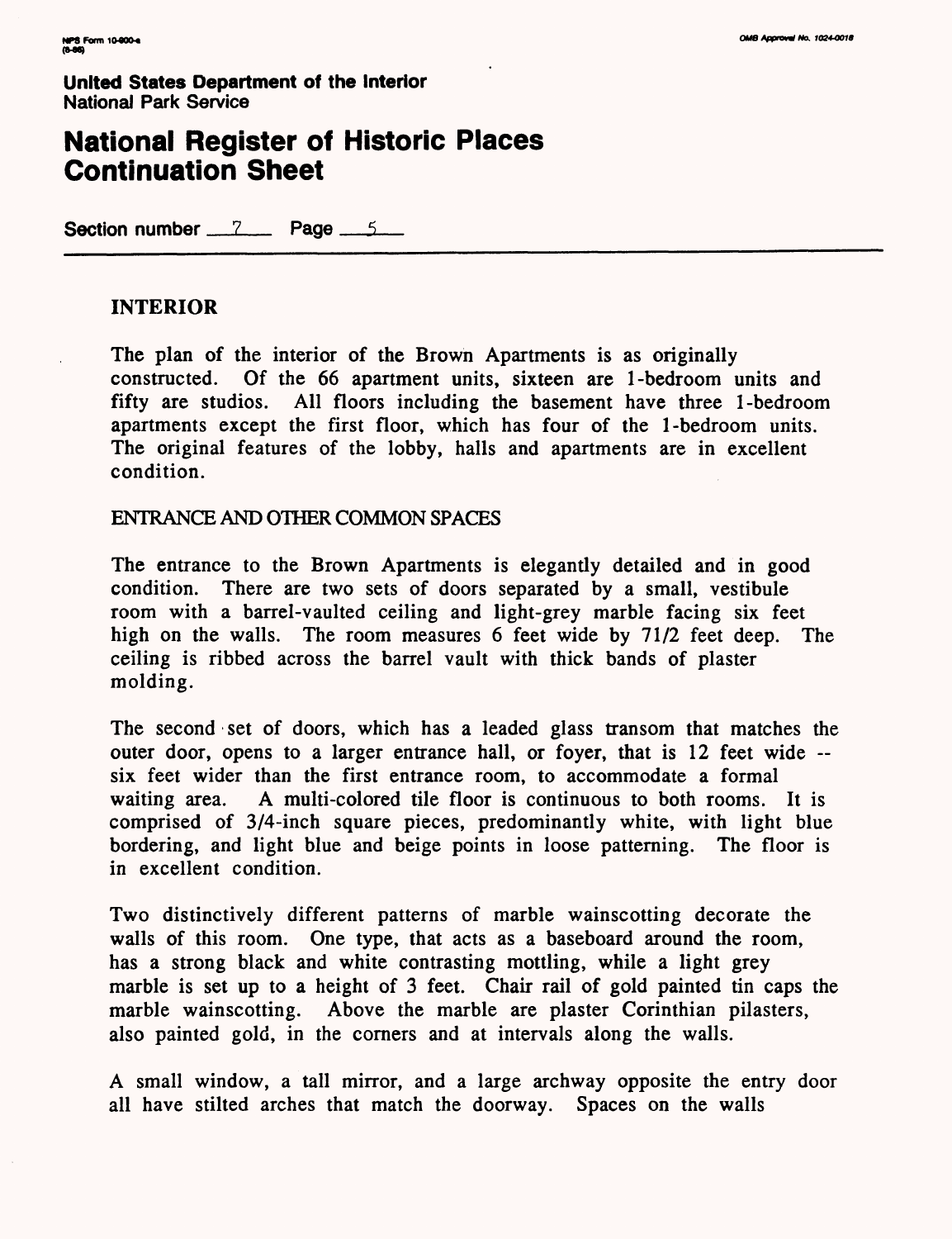# **National Register of Historic Places Continuation Sheet**

Section number 7 Page 6

between the pilasters and these other elements have frames of molding that are shaped to match the corresponding surrounding elements. The top six inches of the wall and the ceiling have plaster and wood organic decorative elements.

Chandeliers, original to the building in both entrance rooms are large brass bowl-shaped fixtures with translucent glass panels framed by brass ribs.

The main hall also has a matching chandelier. The hall is over six feet wide and is accessed through the large arch at the back of the main entrance foyer. The steps that lead up from the entry to the hall are marble, using alternating patterns the two types of marble found in the entrance foyer.

The original elevator, built by the Otis Company, provides the main access to the other floors. It is located south of the entry in the main hall. Adjacent to the elevator is a stairwell. Another stairwell is located off the main hall to the north and toward the rear of the building. The two stairwells have two flights per floor and are simply detailed with square balusters, newels, and associated molding comprised of dark stained fir.

The halls throughout the building have wood pilasters at approximately 25-foot intervals that support a decorative ceiling beam. The pilasters, the floor, door frame and other molding in the halls are dark stained fir.

The basement has a total of seven units, with the remainder of the floor being utility and storage rooms. The original boiler room is still used and provides heat throughout the building through the original steam heat radiator system.

Original wall phones, located in each apartment, are operable and connect to the front door and to the janitor's apartment, where there is a switchboard, and a call board for janitorial service.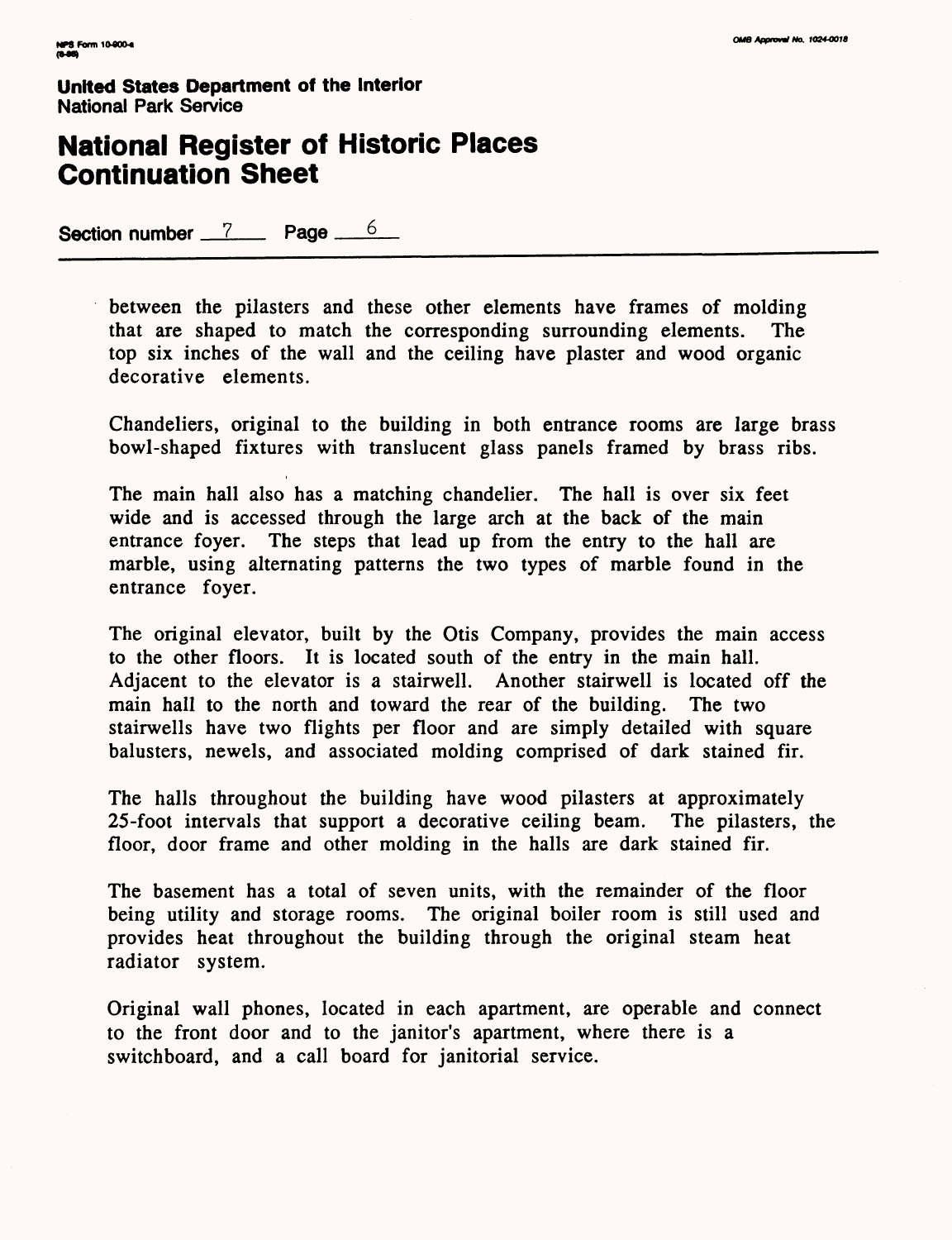## **National Register of Historic Places Continuation Sheet**

**Section number 7 Page 7** 

### APARTMENT UNITS

Three types of living unit designs predominate at the Brown Apartments. Two of these types are studios, and one type is a one-bedroom unit. The one-bedroom apartments are located at the corners of the north and east facades (including both wings). All of the units in the Brown Apartments have a full bathroom; a small kitchen; a central room with a roll-out Murphy bed hidden in a false hutch; and a dressing room with built-in chest of drawers. Most of the apartments also have one or more additional closets. They all have oak flooring.

The one-bedroom units differ from the studios by having an additional room separated from the main room by a tall pair of sliding doors.

The kitchens are generally L-shaped, wrapping around the space required for the Murphy bed and the walk-up dressing rooms (which are usually located above the low storage area required for the Murphy beds). Most of the original kitchen cabinetry throughout the apartment building has been replaced.

The main rooms are well-lit. Thirty-three of the apartments have the tripartite oriel windows in the main room. Most of these central rooms have original molding, which consists of window and door frame molding, false ceiling beams, baseboard molding, and molding at the juncture of the walls and ceiling. One type of studio also has built-in book cases on either side of an archway. In some rooms the molding has been painted, but many of the rooms still retain the original dark stain. The original 3-light electric chandeliers in the main rooms, and other original light fixtures are found in several of the units. Steam heat radiators are typically located in a corner.

The bathrooms tend to be unaltered and attest to fine construction and materials. The floor consists of white octagonal tile. A painted and textured tin wainscotting covers the lower walls. Each bathroom has a cast-iron claw-foot bathtub, and original sinks and toilets.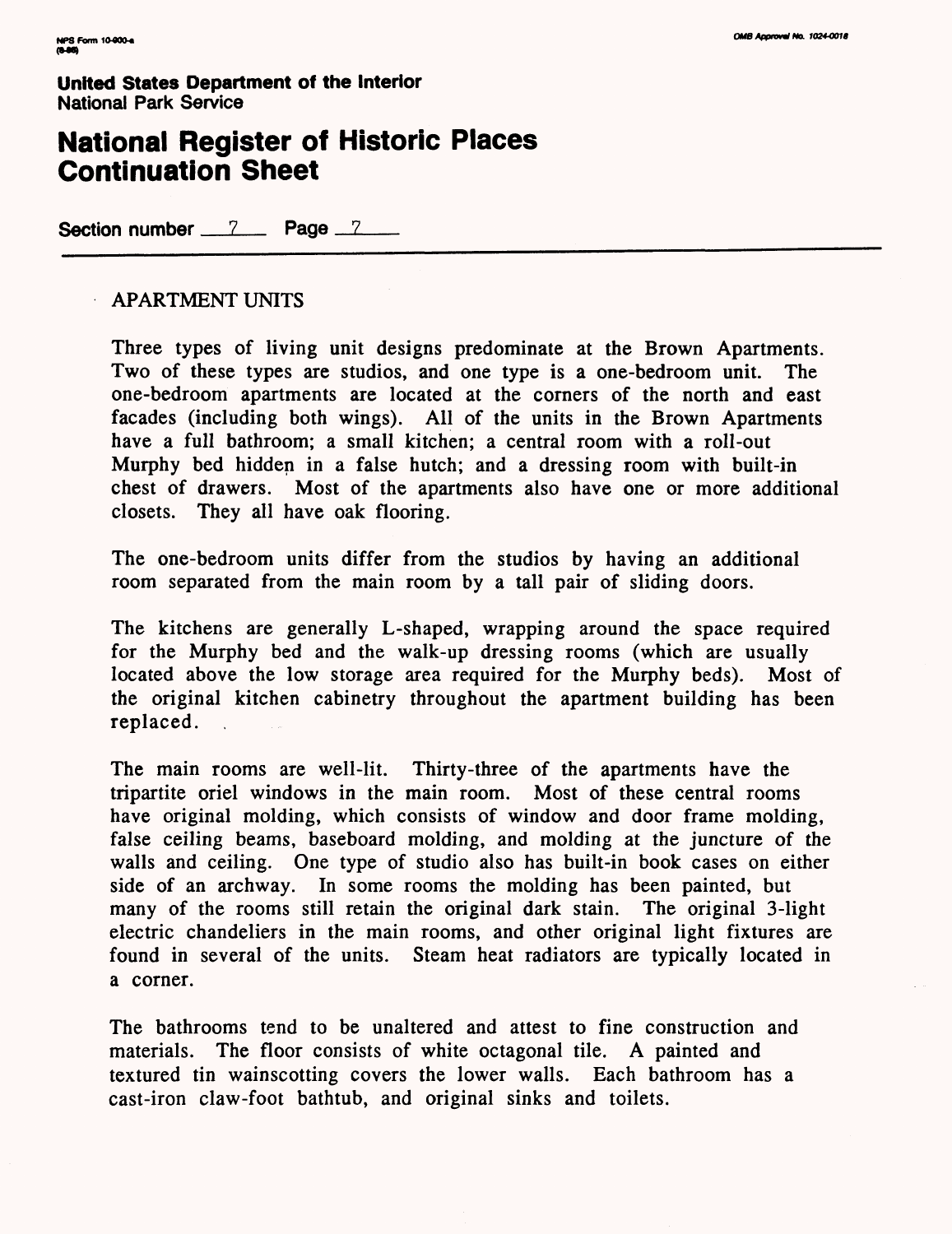## **National Register of Historic Places Continuation Sheet**

Section number 7 Page  $8$ 

### **ALTERATIONS**

Alterations to the Brown Apartments are very minor. On the exterior, a crown element above the entrance door has probably been replaced. Railing on the concrete entrance stairs and at the front of the courtyard are not original.

Interior alterations to the common spaces are limited to modifications of the glass in the entrance doors, and modifications to some of the apartment doors, which formerly had glass panels. Changes to the apartment doors was due to Fire Code regulations. These regulations also caused addition of, or modifications to fire doors in the halls of each floor.

Apartment units vary in the degree of alterations, but in general most of the alterations occur in the kitchens. Light and door fixtures, mirrors, cabinets, Murphy beds, and molding throughout the remainder of each apartment unit tend to be original. The bathrooms are particularly wellpreserved.

A dumb-waiter system, which used to operate from the basement to all floors, has been sealed.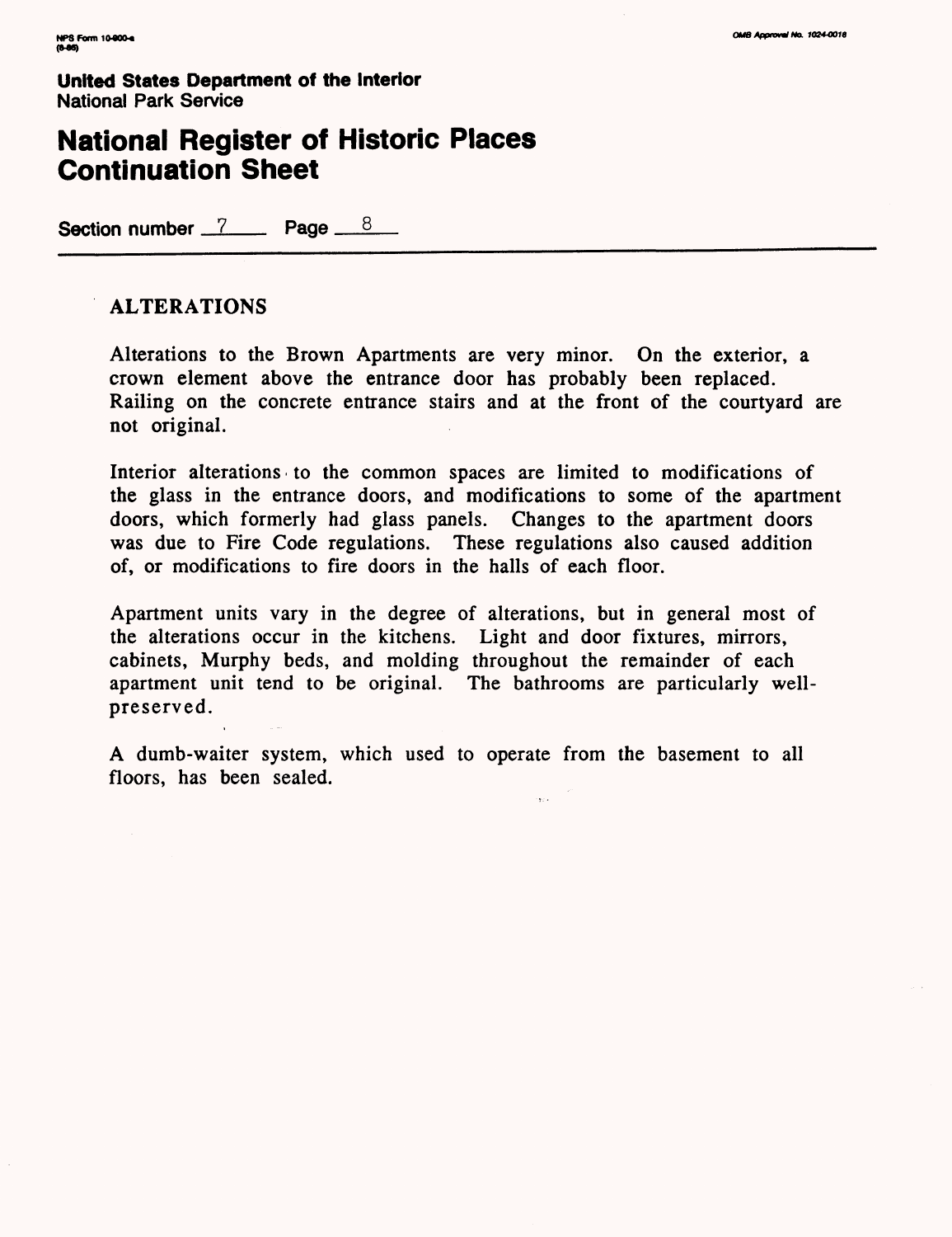| 8. Statement of Significance                                                                                        |                                            |                                  |
|---------------------------------------------------------------------------------------------------------------------|--------------------------------------------|----------------------------------|
| Certifying official has considered the significance of this property in relation to other properties:<br>nationally | $x$ locally<br>statewide                   |                                  |
| Applicable National Register Criteria<br>JВ<br>$x$ <sub>c</sub><br>A                                                | 1D                                         |                                  |
| lC.<br><b>Criteria Considerations (Exceptions)</b><br>B<br>$\vert$ $\vert$ A                                        | ∤G<br>E<br>D<br>ΙF                         |                                  |
| Areas of Significance (enter categories from instructions)<br>Architecture                                          | Period of Significance<br>1915             | <b>Significant Dates</b><br>1915 |
|                                                                                                                     | <b>Cultural Affiliation</b><br>N/A         |                                  |
| <b>Significant Person</b><br>N/A                                                                                    | Architect/Builder<br>Claussen and Claussen |                                  |

State significance of property, and justify criteria, criteria considerations, and areas and periods of significance noted above.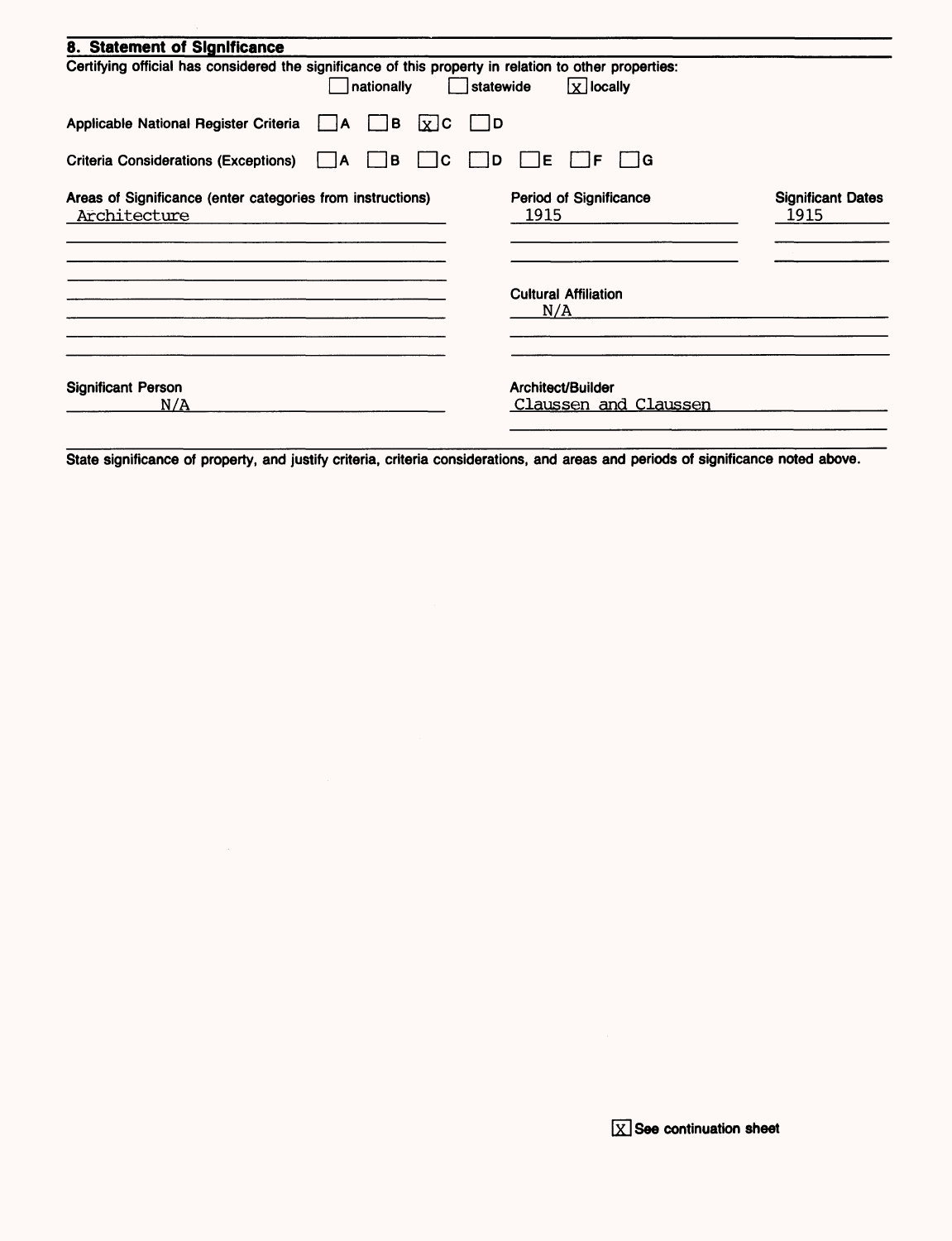#### **9. Major Bibliographical References**

|                                                                                                                                                                                                                                                                                                                                                                                                      | 調べ (年) たまし                                                                                                                                                                                                                               |
|------------------------------------------------------------------------------------------------------------------------------------------------------------------------------------------------------------------------------------------------------------------------------------------------------------------------------------------------------------------------------------------------------|------------------------------------------------------------------------------------------------------------------------------------------------------------------------------------------------------------------------------------------|
| Previous documentation on file (NPS):<br>preliminary determination of individual listing (36 CFR 67)<br>has been requested<br>previously listed in the National Register<br>previously determined eligible by the National Register<br>designated a National Historic Landmark<br>recorded by Historic American Buildings<br>Survey $#$ ___<br>recorded by Historic American Engineering<br>Record # | $\boxed{\text{X}}$ See continuation sheet<br>Primary location of additional data:<br>State historic preservation office<br>Other State agency<br>Federal agency<br>Local government<br><b>University</b><br>Other<br>Specify repository: |
| 10. Geographical Data<br>Acreage of property 23                                                                                                                                                                                                                                                                                                                                                      | 1:24000<br>Portland, Oregon-Washington                                                                                                                                                                                                   |
| <b>UTM References</b><br>لفيديقاه بهلقيع الهبهيجلهبطاء<br>$A \mid 1 \mid 0$<br>Easting<br><b>Northing</b><br>Zone<br>C.                                                                                                                                                                                                                                                                              | B.<br>Northing<br>Easting<br>Zone<br>D<br>See continuation sheet                                                                                                                                                                         |
|                                                                                                                                                                                                                                                                                                                                                                                                      |                                                                                                                                                                                                                                          |
| <b>Verbal Boundary Description</b><br>309 of the Portland Addition to Portland at said location.                                                                                                                                                                                                                                                                                                     | The nominated area is located in Section 33, Township 1N, Range 1E, Willamette Meridian,<br>in POrtland, Multnomah County, Oregon, and is legally desecribed as Lots 1 and 2, Block                                                      |
|                                                                                                                                                                                                                                                                                                                                                                                                      | See continuation sheet                                                                                                                                                                                                                   |

#### **Boundary Justification**

The nominated area measuring 100 x 100 feet encompasses the two urban tax lots occupied by the Brown Apartments.

**I See continuation sheet** 

Ť.

### **11. Form Prepared By**

| name/title      | <u>Kimberly Demuth, David Mayfield</u> |      |                                    |  |
|-----------------|----------------------------------------|------|------------------------------------|--|
| organization    | Demuth/Glick Consultants, Ltd.         | date | <u>March 1, 1991</u>               |  |
| street & number | 1314 NW Irving Street, Suite 510       |      | telephone (503) 286-5653           |  |
| city or town    | Portland                               |      | state <u>Cregon</u> zip code 97209 |  |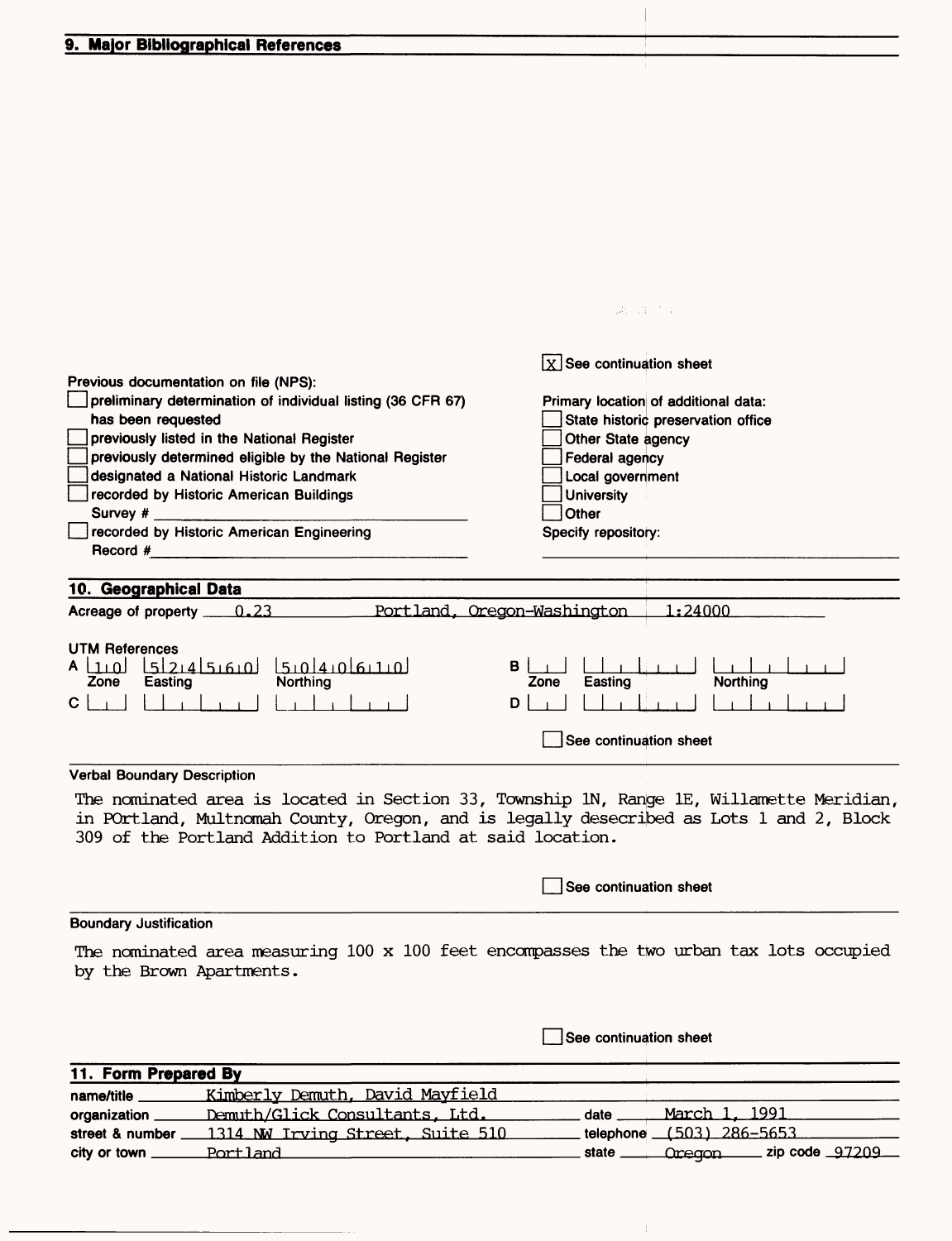## **National Register of Historic Places Continuation Sheet**

Section number  $8 \text{ Paq}e^{-1A}$ 

#### **SUMMARY**

The Brown Apartment Building, designed by the firm of Claussen and Claussen, occupies fully a 100-foot square lot at the southwest corner of the intersection of SW Fourteenth Avenue and Yamhill Street in downtown Portland, Oregon. The four-story block, built in 1915, rises on its daylight basement in the compressed U-shaped configuration typical of multiple-unit developments of its day. The narrow, recessed entry-light court is centered in the Fourteenth Street facade.

So universal were the economically-dictated conventions of massing and layout in the numerous apartment building projects undertaken in Portland neighborhoods skirting the central business district in the early 20th Century, that to find distinguishing marks among apartment blocks depends largely upon a close examination of finish<br>work and stylistic details. Solid construction and tasteful Solid construction and tasteful<br>rm. What is significant about the decorative programs are the norm. Brown Apartments and its many counterparts in downtown and northwest Portland is that they represent an unprecedented population growth phenomenon and the real estate opportunism that followed so expectedly the Lewis and Clark Centennial Exposition and Oriental Fair of 1905. Collectively, therefore, the well-built apartment buildings of the period 1905-1915 are noteworthy in the area of commerce. Individually, however, certain apartment blocks, including the Brown, may be shown on a comparative basis to be distinctive under Criterion C.

The Brown Apartments reflects on its two street elevations the strict bilateral symmetry and the rich contrast between deep red face brick and cream cast stone and wood trim that are characteristic of dignified buildings in the tradition of the American Renaissance, or Beaux Arts "Free Classic" style. Brown's decorative program arises from the Colonial Revival, specifically the later Adamesque, or Federal vein.

Above a rusticated concrete ground course and a plain first story, exterior elevations are enlivened by a number of formally-placed three-story polygonal bays, the spandrels of which are decorated with swags, or garlands. Window openings in the main wall plane have flat-arched lintels with radiating voussoirs and raised keystones. Elements making up the full Classical entablature are nicely handled as a coherent, unifying cap and consist of the molded string course which is the architrave, a brick frieze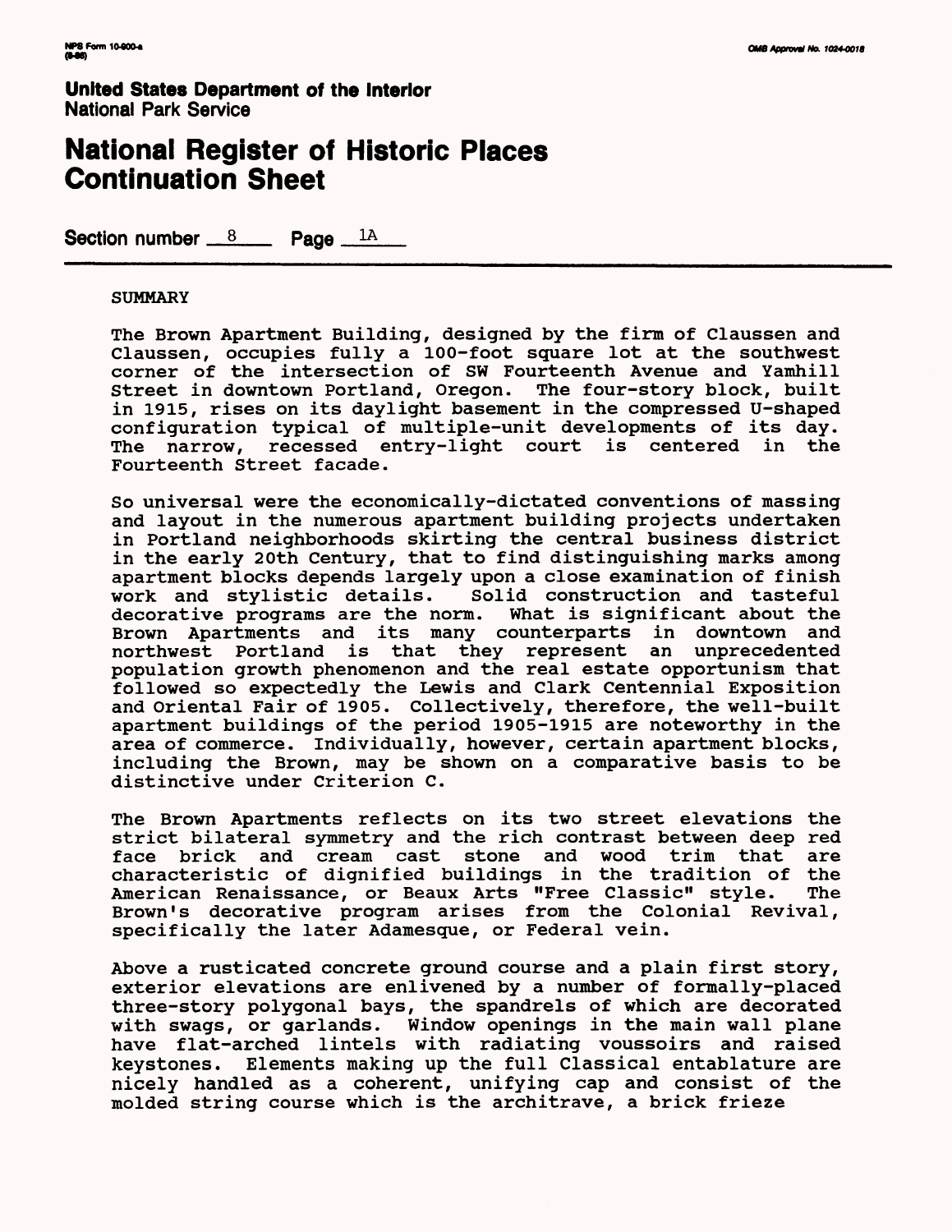## **National Register of Historic Places Continuation Sheet**

Section number  $8 \text{ m}$  Page  $1B$ 

unadorned except by a few accenting paterae, and the encircling cornice with dentil course and modillion blocks that flares over each oriel. The building's straight parapet rises as an attic above the cornice.

The main entrance at the back of the narrow light court is detailed as a Doric arch order having a semi-elliptic arch head and toplight tracery based on the oval motif. The Adamesque theme is carried to the public space of the interior to a noteworthy degree. Inside the vestibule, the foyer is finished with patterned tile pavement, marble dado and arched wall openings elaborately trimmed with plaster panel molding and Corinthian pilasters. Wood trim in the Classical style, including bases, cornices, and pilasters supporting boxed beam archways, extends through the corridors on the main level, and individual living units are finished in the tradition of the Colonial Revival with paneled column screens dividing primary spaces.

A comparative analysis shows that the Classically-detailed fourstory apartment block with oriel windows was a standard pattern in the eight apartment buildings documented as work of the Claussen brothers firm in Portland. Among those of the so-called Street Car Era type, however, the Brown and the Bretnor Apartments of 1912, earlier listed in the National Register, appear to be the most distinguished. They certainly are very similar. The main differences are that the Bretnor is a rectangular volume half the size of the Brown, and its decorative sub-theme is Jacobethan, as opposed to Adamesque.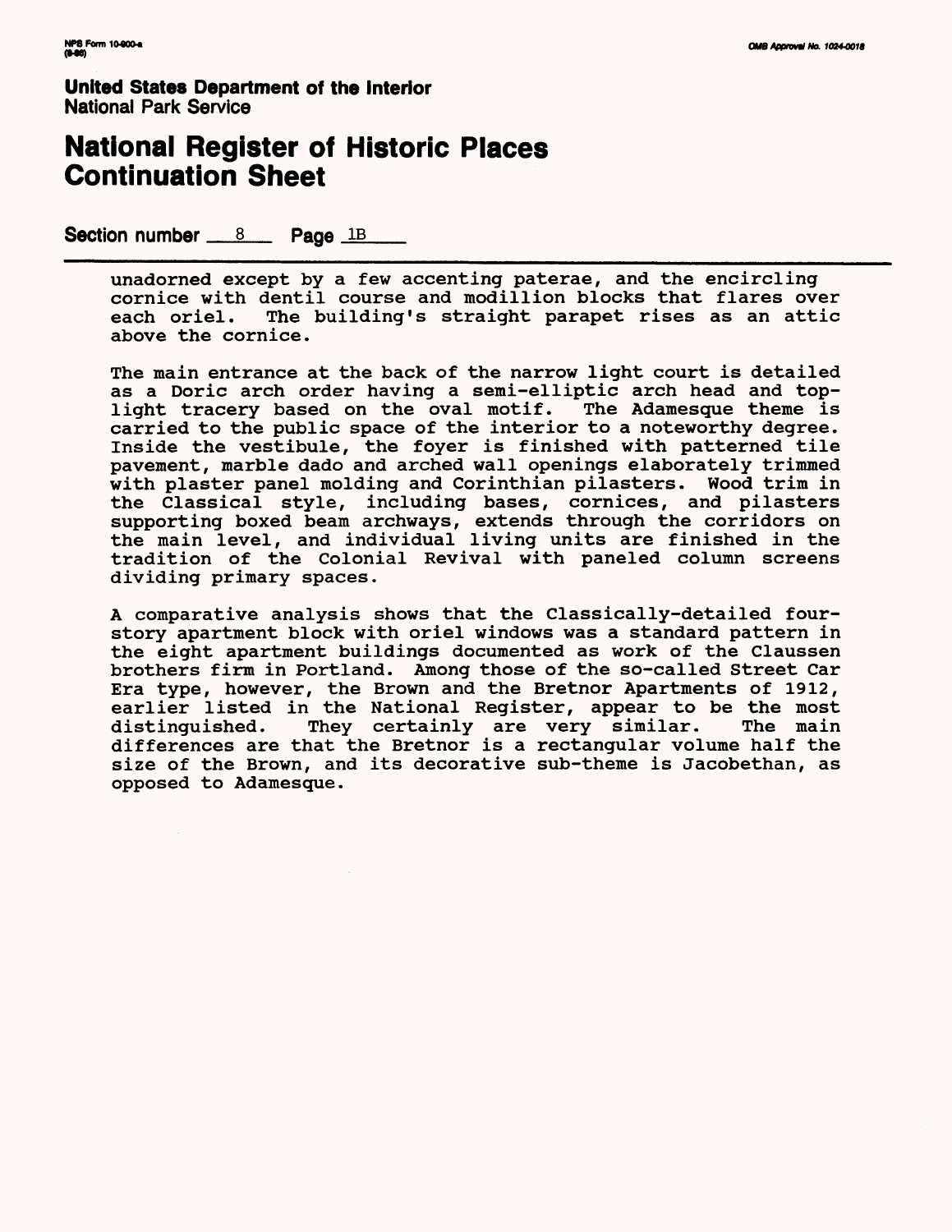### **National Register of Historic Places Continuation Sheet**

Section number  $\frac{8}{2}$  Page  $\frac{1}{2}$ 

The Brown Apartments are significant under criterion c for their architectural importance within the body of completed projects by the prolific architectural firm Claussen and Claussen. This building, constructed in 1915, is of the American Renaissance style and stands out as a visual landmark within the context of its surrounding neighborhood in southwest Portland. The Brown Apartments, in excellent condition, are noteworthy for the intactness of both the interior and exterior. The exterior is embellished with a reddish brown brick, contrasted by light cream cast stone and wooden decorative elements. The interior of the building is detailed with marble wainscotting, tile floors, and classical plaster motifs. Original light fixtures remain in the building, as do the unpainted stairwells, and pilasters in the common areas. The Murphy beds and built-in dressers are still intact within the individual apartments.

#### Claussen and Claussen -- Architects

H. Fred Claussen and William E. Claussen established the architectural firm of Claussen and Claussen in 1908. Their brother, Walter Claussen, was a draftsman in the firm from 1909 to 1916. At the time that the Brown Apartments were being designed, Claussen and Claussen's offices were located at 508 MacLeay Building. Over the firm's career, a great deal of versatility was shown in terms of architectural styles and choice of materials, though the use of brick was favored.

According to the Oregonian (Apr. 3, 1942), the firm of Claussen and Claussen was responsible for designing the old Heathman Hotel, the Roosevelt Hotel, the Broadway, Alder, and Guardian Buildings, Laurelhurst School, and numerous warehouses and stores.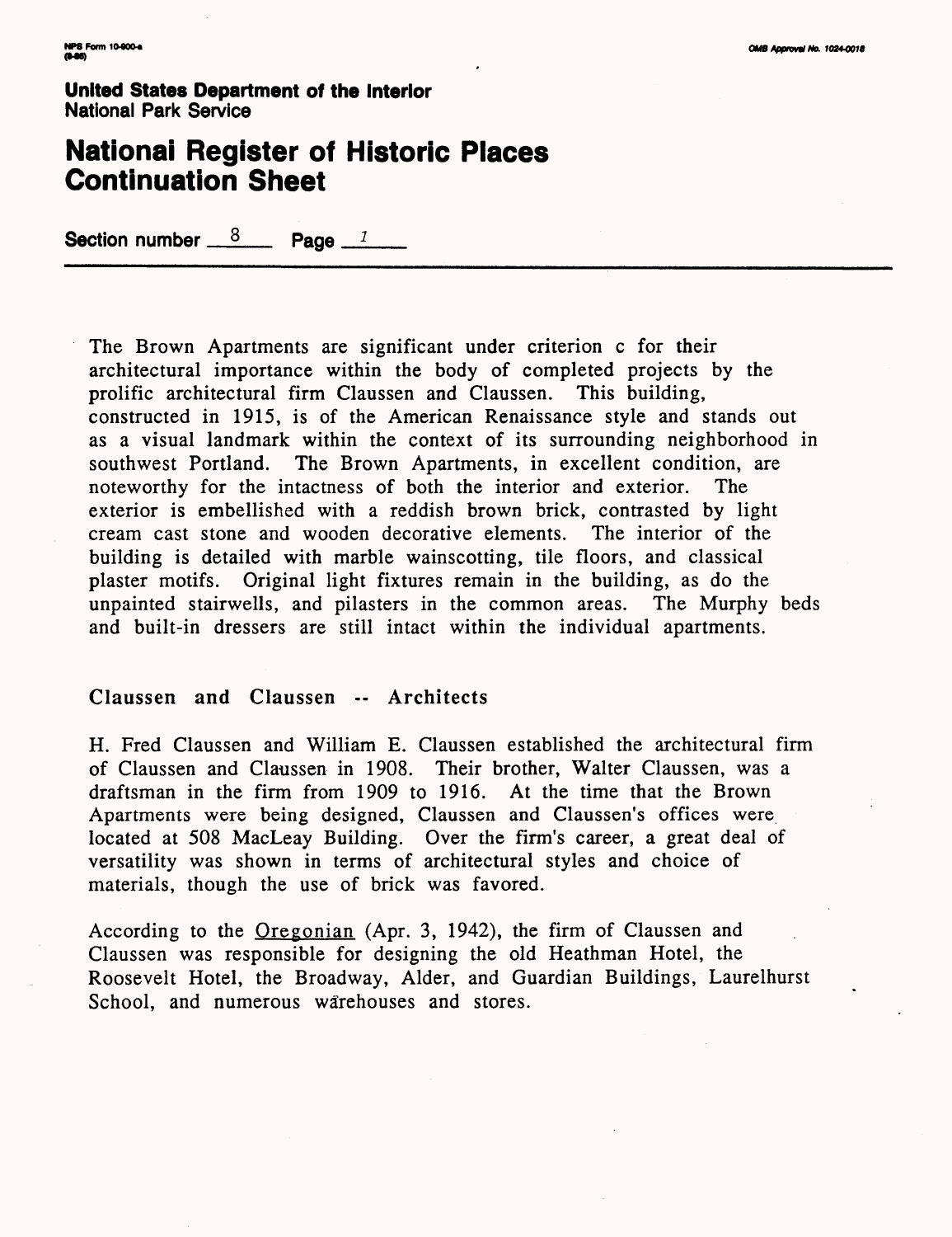## **National Register of Historic Places Continuation Sheet**

Section number  $8 \times 8$  Page  $2 \times 2$ 

Fourteen of their buildings are listed in the Historic Resource Inventory of Portland. Included are two commercial buildings eight anartment Included are two commercial buildings, eight apartment buildings, the Roosevelt Hotel, Laurelhurst School, the Red Men Hall (a retail and lodge building), and a house.

H. Fred Claussen died at the age of 62 in April of 1942 (Oregonian. April 3, 1942). William E. Claussen passed away in 1953, according to records of the Oregon State Architect Examiners Board.

### **Christina Addison Brown -- Original Owner/Builder**

Mrs. Christina Brown was the owner/builder of the Brown Apartments. She contracted with the firm of Green and Green to construct the apartment building during 1914 and 1915 (City of Portland building permit files).

Mrs. Brown was born February 12, 1871 in Weaverville, California. She moved with her family to to a ranch near Pendleton, Oregon when she was 8 years old. Nothing has been discovered of her marriage, other than that she had a daughter named Dorothy (Evening Astorian, Sept. 10, 1951).

Mrs. Brown was listed as living in Portland at 201 14th Avenue in 1910, five years before completion of the Brown Apartments, which were built at 181 14th Ave. She apparently built the apartments near, or on the same parcel, where she was living (Polk's City Directory, 1910).

Following their completion, Mrs. Brown moved into the Brown Apartments and lived there until her retirement in 1944. During her career she also owned and operated the May Apartments, which are located at the corner of S.W. 14th Avenue and Taylor Street. Upon retirement, Mrs. Brown moved to Seaside, Oregon, to the home of her daughter, Mrs. Dorothy Mulholland. Mrs. Christina Brown died September 8, 1951 at the age of 80 years.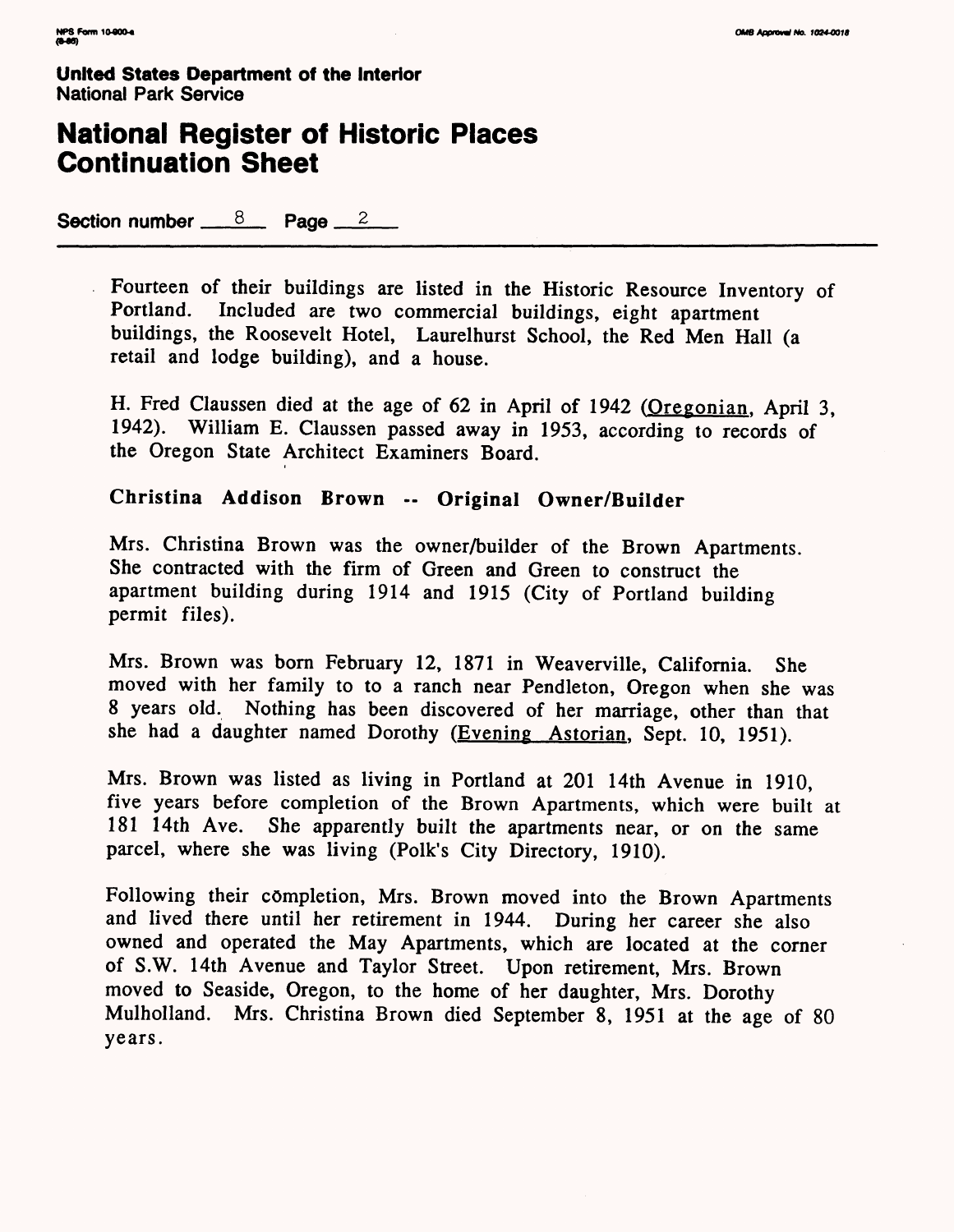## **National Register of Historic Places Continuation Sheet**

**Section number**  $8$  **Page 3** 

### **Ownership**

Mrs. Christina Brown owned the apartments from 1915 until 1938. Fred, Bertha and Bernard Carr purchased the building in 1938, and owned it until 1989.

### **Architecture**

The Brown Apartments are significant as a finely detailed representation of an American Renaissance structure in the Southwest Downtown neighborhood. It has characteristic elements such as institutional scale, bilateral symmetry, classical motifs, a flat roof framed with a cornice, relief decoration, use of brick and concrete as building materials, and detailing like keystones and quoins, as well as fanlights. The interior of the building is extremely well preserved, no doubt owing in part to the long tenure of Mrs. Brown's residence in this building.

### **Architectural Comparisons**

1. The Southwest Downtown Neighborhood

The Southwest Downtown was developed primarily during the early part of this century as a streetcar-serviced neighborhood, characterized by three-story to six-story commercial and apartment buildings.

The neighborhood- developed housing for a variety of income levels. Buildings such as the Mardu Apartments (1631 SW Yamhill), the Lownsdale (834 SW15th Avenue) and the May Apartments (1407 S.W. Taylor) are all very simple with few amenities given to the public portions of the buildings. The May Apartments, which was also owned and operated by Mrs. Brown, is of the same scale and general U-shaped plan as the Brown Apartments. The courtyard itself is landscaped, and is dominated by a classical pediment that frames the entrance door. The entrance door leads into a simple hall with a low-ceiling that is only slightly widened at the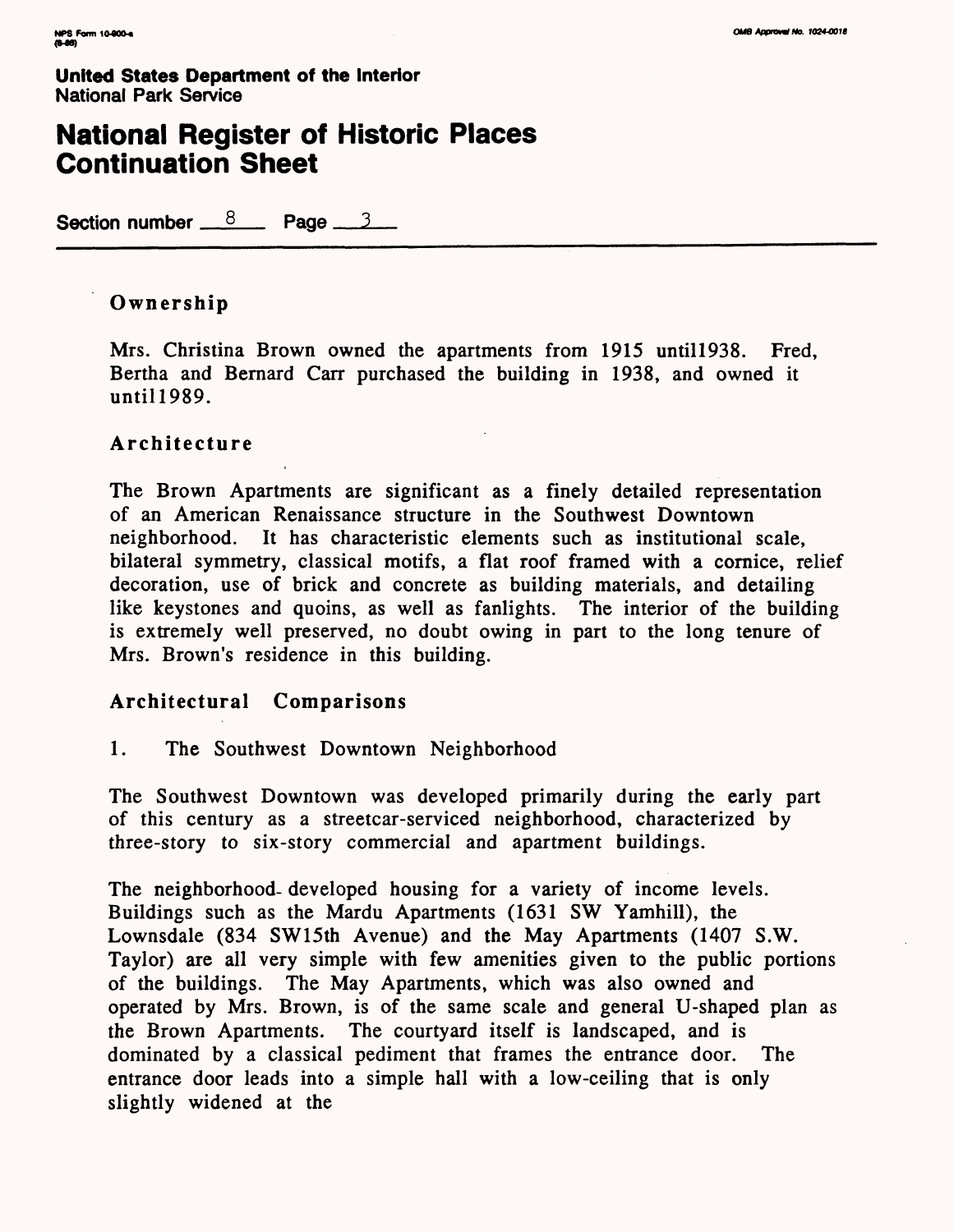# **National Register of Historic Places Continuation Sheet**

**Section number**  $\frac{8}{2}$  **Page**  $\frac{4}{2}$ 

front door. The exterior of the May Apartments has few architectural details, part of which might be the result of alterations.

A higher standard of architecture was provided by the Brown Apartments as well as apartment buildings such as 1434 S.W. Morrison, 924 S.W. 16th Avenue, 730 S.W. 16th Avenue, and 789 S.W. 16th Avenue. Each of these four buildings offer a unique architectural heritage to the neighborhood. All of these buildings differ in terms of footprint and architectural style. Two of these, 1434 S.W. Morrison and 924 S.W. 16th, were built before 1920 and are similar to the Brown Apartments in terms of material (red brick) and the use of oreal windows on the facade.

2. Claussen and Claussen Apartment Buildings

There are eight apartment buildings built by Claussen and Claussen on the Portland Historic Resource Inventory. The Brown Apartments were not listed in the Inventory, however the City of Portland planning staff has confirmed that they should have been included as a Rank II building. (Telephone interview with John Southgate, February 1991.) The other buildings are listed below, along with their reported style:

| $\bullet$ | 932 N. E. Fremont Street    | Twentieth Century Georgian |
|-----------|-----------------------------|----------------------------|
| $\bullet$ | 1403 to 1411 S.E. 26th Ave. | English Cottage            |
| $\bullet$ | 4025 S.E. Hawthorne Blvd.   | Streetcar Era Apts.        |
| $\bullet$ | 1217 S.W. 11th Avenue       | Streetcar Era Apts.        |
| $\bullet$ | 2087 N.W. Overton           | Streetcar Era Apts.        |
| $\bullet$ | 931 N.W. 20th Ave.          | Streetcar Era Apts.        |
| $\bullet$ | 2634-2638 N.E. Broadway     | Mission Style Apts.        |
|           | • 1509 N.E. 10th Ave.       | Streetcar Era Apts.        |
|           |                             |                            |

Most of these apartment houses are moderately-sized buildings, with 20 or less units. Only the Bretnor Apartments, located at 931 N.W. 20th Ave., and the Newton Apartments, at 1217 S.W. Ilth Avenue, are of the same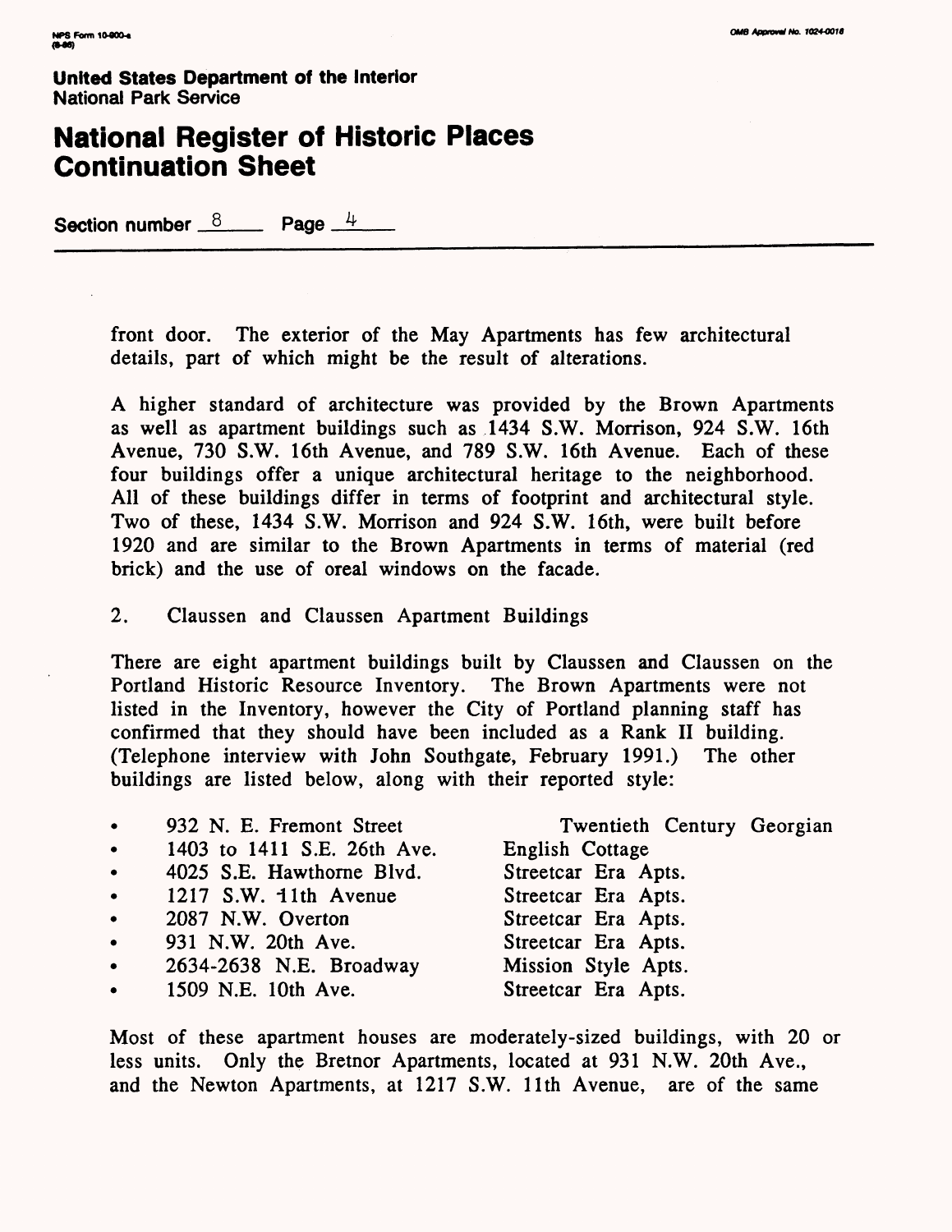## **National Register of Historic Places Continuation Sheet**

Section number  $8$  Page 5

relative scale as the Brown Apartments. The Bretnor Apartments and the Newton Apartments are both located close to the city center.

The five-story Newton Apartment building was built in 1924. It is much simpler than the Brown Apartments, and can be classified as a 20th Century Commercial structure. The building appears to be constructed of concrete and brick., The footprint is rectangular. The symmetrical facade faces east on llth Street, and has a slightly recessed, centrally located entrance. The entrance door leads directly to an unadorned hallway and elevator.

The Bretnor Apartments, which was built in 1912, three years before the Brown Apartments, is also located on the northeast corner of a block, but on a lot that is narrower than that of the Brown Apartments. It is rectangular in shape and has four stories as well as a daylight basement. The exterior of the Bretnor Apartments is composed of brick, though not of a uniform color like the Brown Apartments. Architectural detailing on the street facades is composed of terra cotta or cast stone with cast iron detailing, of a creamy color similar to the Brown Apartments. The style of the exterior detailing, however, has few classically-derived elements and is primarily Jacobethan Revival, given the various colored brick, the halftimbering and molded bases of the oreal windows, and the asymmetrical entrance to the apartment building. The entrance is located at the southeast corner of the structure. The building has an entrance room with fine detailing and a marble stairway. The single doors on either side of the entrance room are bordered by sidelights. This room, which primarily houses the staircase, leads directly into the buildings halls, — rather than to a larger entrance room with formal waiting area.

While the Bretnor Apartments stylistically differ from the Brown Apartments, they nevertheless share several common features that clearly relate these two structures.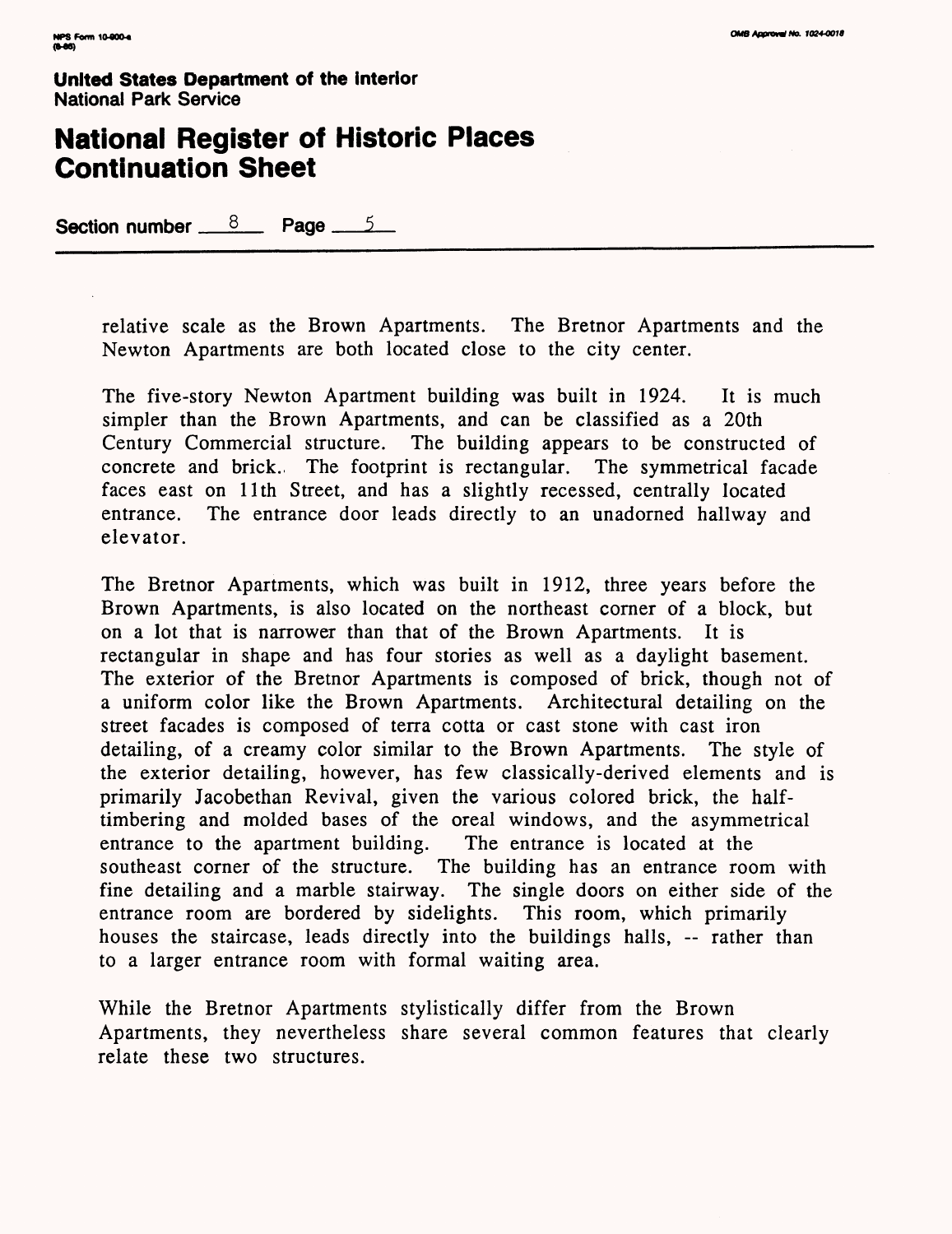$\mathcal{L}$ 

**United States Department of the Interior**  National Park Service

# **National Register of Historic Places Continuation Sheet**

Section number 9 Page 2

### **BIBLIOGRAPHY**

Oregonian. 9/10/51; 4/3/42

Oregon Daily Journal,  $7/12/24$ ;  $4/3/42$ 

Evening Astorian. 9/10/51;

Polk's Portland City Directory

Portland Historic Resource Inventory. 1984.

City of Portland. Building Permit Files.

 $\tilde{\phantom{a}}$ 

Oregon State Architect Examiners Board. Archives.

**Personal Interviews:**

Bernard Carr, former owner, February 25, 1991

John Southgate, City of Portland Planning Department, February 20, 1991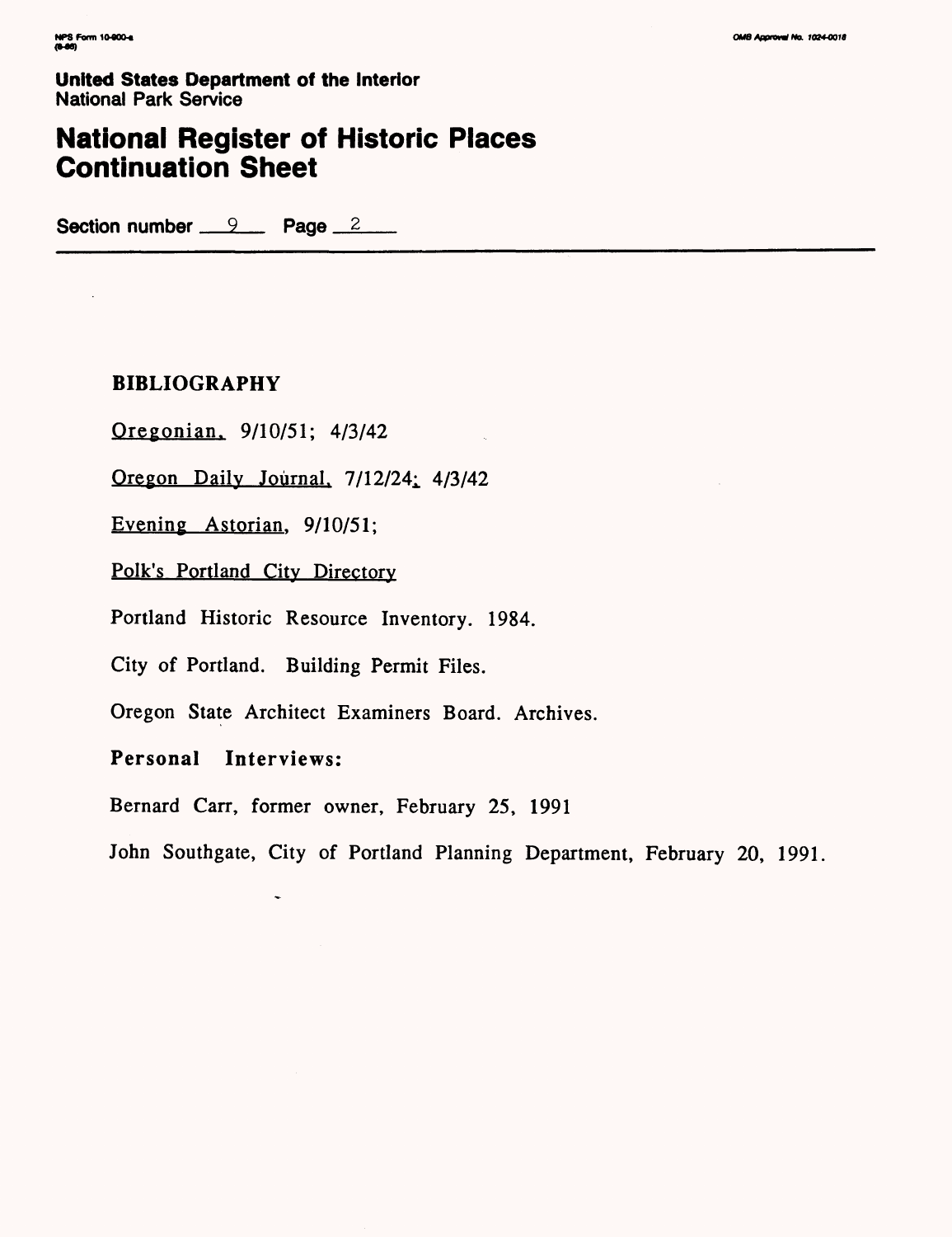